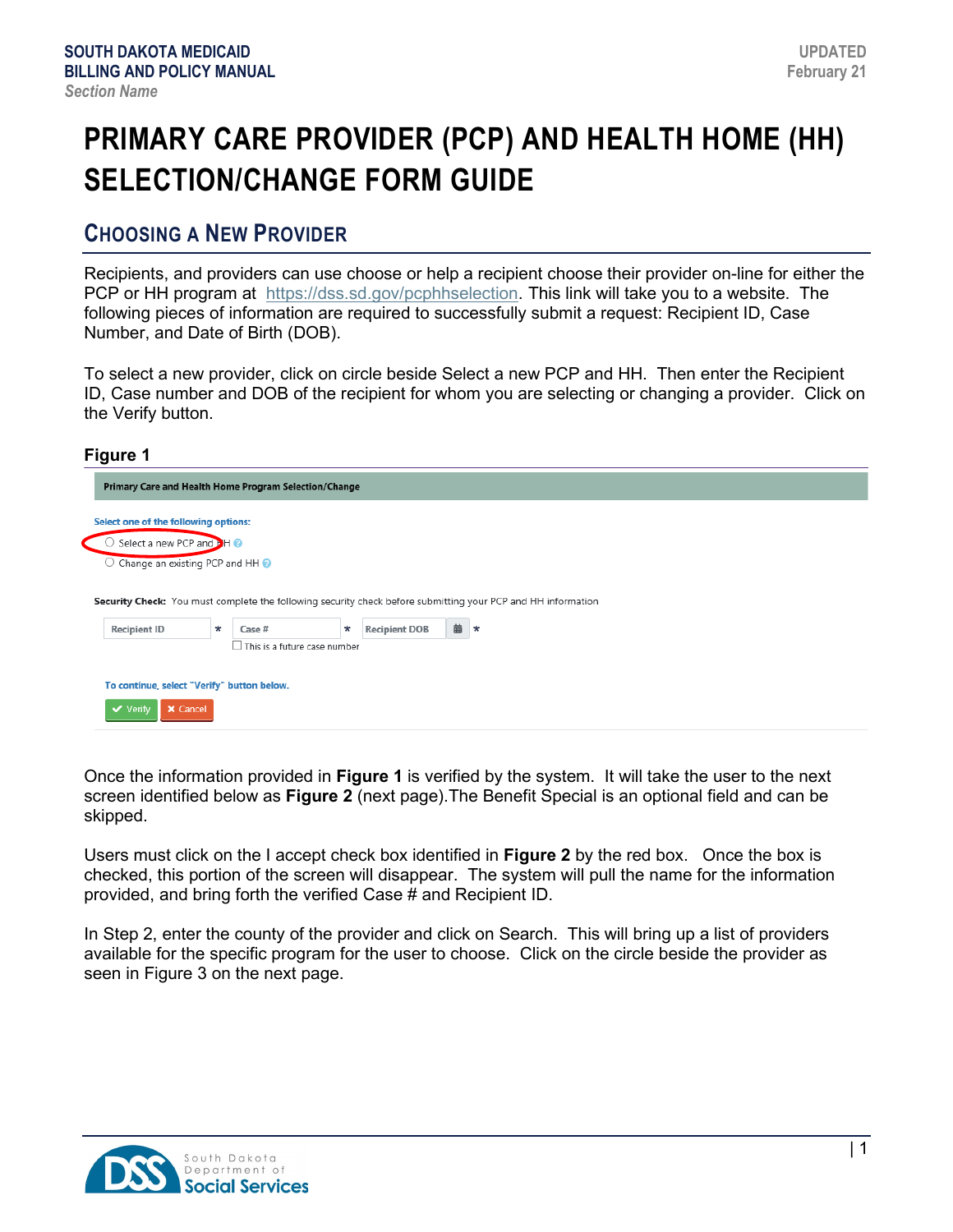## **SOUTH DAKOTA MEDICAID**

**BILLING AND POLICY MANUAL**

#### **Figure 2**

| <b>Medicaid Primary Care And Health Home Program Selection</b>                                                                                                                                                                                                                                                                                                                                                                                                                                                                      |
|-------------------------------------------------------------------------------------------------------------------------------------------------------------------------------------------------------------------------------------------------------------------------------------------------------------------------------------------------------------------------------------------------------------------------------------------------------------------------------------------------------------------------------------|
| <b>Benefit Specialist ID</b>                                                                                                                                                                                                                                                                                                                                                                                                                                                                                                        |
| You and (or) your family members have just become eligible for Medicaid Primary Care Provider Program. (PCP) Please take the time to read and the South Dakota Medicaid<br>Recipient Handbook and complete the form below. You need to select a Primary Care Provider from the enclosed provider list. Contact your local Department of Social Services office if<br>you want to select a provider from outside your geographical area. NOTE: All PCP eligible family members do not have to choose the same Primary Care Provider. |
| I understand:<br>. I understand that I MUST choose one Primary Care Provider for each eligible Medicaid PCP family member by completing the section below AND returning the completed form to<br>the Department of Social Services.                                                                                                                                                                                                                                                                                                 |
| . If I do not choose a Primary Care Provider, the State Medicaid Program will choose a Primary Care Provider for me and all other Medicaid PCP eligible family members.                                                                                                                                                                                                                                                                                                                                                             |
| . Providers with an "*" next to their name have a full caseload. If the provider you are choosing has a full caseload you must get written approval from the provider and submit the<br>written statement with this selection form. If you do not get written approval, you will need to select a different provider.                                                                                                                                                                                                               |
| . I understand that I may change my Primary Care Provider at any time. All requested changes will become effective the 1st of the next month.                                                                                                                                                                                                                                                                                                                                                                                       |
| · If you would like to receive reimbursement for travel to your PCP, please choose the closest PCP that can provide the services needed or your travel request may be denied.                                                                                                                                                                                                                                                                                                                                                       |
| . Please complete and return this Selection Form within TEN days of the receipt of this notice.                                                                                                                                                                                                                                                                                                                                                                                                                                     |
| elect this checkbox to accept the above conditions and proceed to the selection information.                                                                                                                                                                                                                                                                                                                                                                                                                                        |
| Step 1 Enter Recipient ID and click Verify:<br>▼ Verin                                                                                                                                                                                                                                                                                                                                                                                                                                                                              |
| Step 2 Select a county from the dropdown<br>Q Search<br>$\check{ }$<br><b>Provider Name</b><br>$\ast$<br>County<br>and click search:                                                                                                                                                                                                                                                                                                                                                                                                |

Users can maximize the number of providers on the screen by changing the number of providers listed for each screen to 30 or 40 as noted in the screen below. Once the provider is chosen, click on the Select button. Take note of the other status indicators on the page

### **Figure 3**

| φ |                               | $1 - 1$<br>$\prec$ -1  | Page $1$ of 4 $\rightarrow$ 1 40 $\vee$ | View 1 - 40 of 148                                                                |
|---|-------------------------------|------------------------|-----------------------------------------|-----------------------------------------------------------------------------------|
| ເ |                               |                        |                                         |                                                                                   |
|   | Foley, Stephen                | <b>Family Practice</b> | (605) 328-9100                          | Sanford 34th and Kiwanis Family Medicine - 2701 S Kiwanis Avenue Sioux Falls, SD  |
|   | Feistner, Heidi               | <b>Family Practice</b> | (605) 322-1010                          | Avera Medical Group - Family Health Center - 2100 S Marion Road Sioux Falls, SD 5 |
|   | <b>Falls Community Health</b> | FQHC                   | (605) 367-8793                          | Falls Community Health - 521 N Main Avenue Sioux Falls, SD 57104                  |
|   | Eich, Shari                   | Pediatrics             | (605) 322-1010                          | Avera Medical Group - Family Health Center - 2100 S Marion Road Sioux Falls, SD 5 |
| ◉ | Ecklund, Scott                | <b>Family Practice</b> | (605) 328-2999                          | Sanford 4th and Sycamore Family Medicine - 600 N Sycamore Sioux Falls, SD 5711(   |
|   | Dierks, Scott                 | <b>Family Practice</b> | (605) 322-5200                          | McGreevy Clinic Avera - 1910 W 69th Sioux Falls, SD 57108                         |
|   | DeHaan, Douglas               | <b>Family Practice</b> | $(605)$ 328-9600                        | Sanford 32nd and Ellis Family Medicine - 2601 Ellis Rd Sioux Falls, SD 57106      |

- . Providers with an (\*) next to their name have a full caseload. If the provider you are choosing has a full caseload you must get written approval from the provider and submit the written approval with this selection/change form. If you are unable to get written approval, you will need to select a different provider.
- . Providers with an (\*\*) next to their name are not taking new OB-pregnancy related patients.
- Providers with an (X) next to their name are out of state providers.

**√** Select K Cancel

See **Figure 4** below. Once the provider is chosen, a message will pop up to direct you to click add in Step 3 to populate the screen if approval is required, attachments can be added by clicking on add

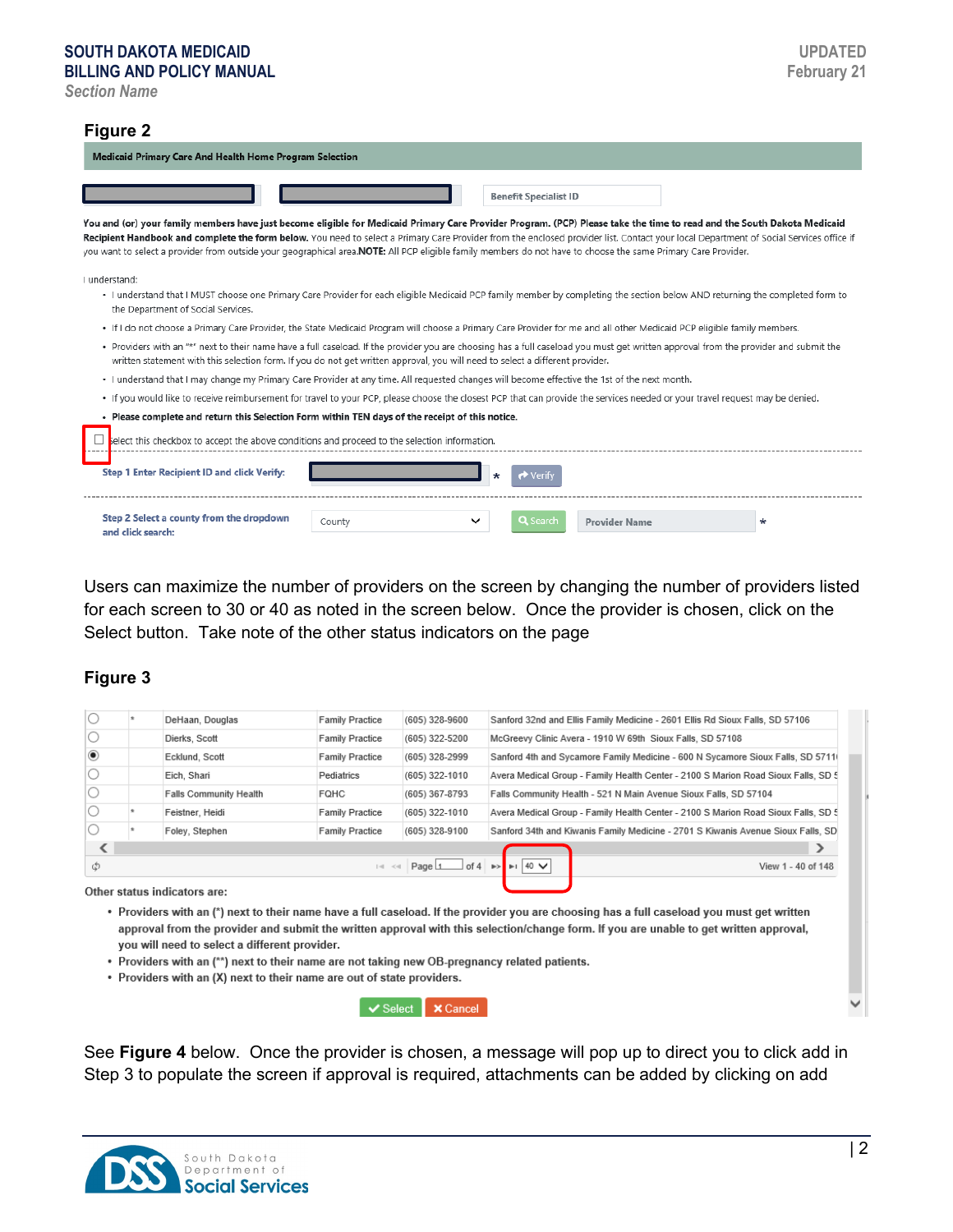attachment. Information cannot be submitted if approval is required and there is no attachment. Enter the signature and phone number. The phone number can be left blank by clicking the box in front of I do not have a phone.

The system will also walk the user through the process of adding a more recipients to the form. Finalize the selection by selecting either Submit only or Submit and Print.

| Figure 4                                                                                                                                                                                |   |                      |                           |              |         |                                                             |          |        |                                                |  |
|-----------------------------------------------------------------------------------------------------------------------------------------------------------------------------------------|---|----------------------|---------------------------|--------------|---------|-------------------------------------------------------------|----------|--------|------------------------------------------------|--|
| <b>Step 3 Click Add to populate Recipient</b><br>and Provider details in the table below:                                                                                               |   | + Add                | <b>C</b> Reset            |              |         |                                                             |          |        |                                                |  |
| 'Note: You are required to select the closest PCP and HH to<br>:losest provider.<br>Jp to 10 attachments with a max of 10mb each can be uple                                            |   |                      | Message from webpage<br>Ţ | table below  |         | Click Add to populate Recipient and Provider details in the | $\times$ |        | your PCP may not be reimbursed unless it's the |  |
| + Add Attachment                                                                                                                                                                        |   |                      |                           |              |         |                                                             | OK       |        |                                                |  |
| understand the Medicaid PCP Program rules and requirements and also understand that by not following those rules and requirements I may be responsible for payment of<br>nedical bills. |   |                      |                           |              |         |                                                             |          |        |                                                |  |
| Signature                                                                                                                                                                               | * | 7/25/2019 7:51:53 AM |                           |              | $\star$ | Phone                                                       |          | $\ast$ |                                                |  |
|                                                                                                                                                                                         |   |                      | ✔ Submit Only             | Submit/Print |         | $\Box$ I do not have a telephone<br><b>X</b> Cancel         |          |        |                                                |  |

# **CHANGING YOUR PROVIDER**

Recipients, and providers can change or help a recipient change their provider on-line for either the PCP or HH program at [https://dss.sd.gov/pcphhselection.](https://dss.sd.gov/pcphhselection) This link will take you to a website. The following pieces of information are required to successfully submit a request: Recipient ID, Case Number, and Date of Birth.

To change a recipient's provider, click on the button beside the Change an existing PCP and HH as seen in **Figure 5** next page. Then enter the Recipient ID, Case number (found on letter received from SD Medicaid) and DOB of the recipient for whom you are changing their provider. Click the Verify button.

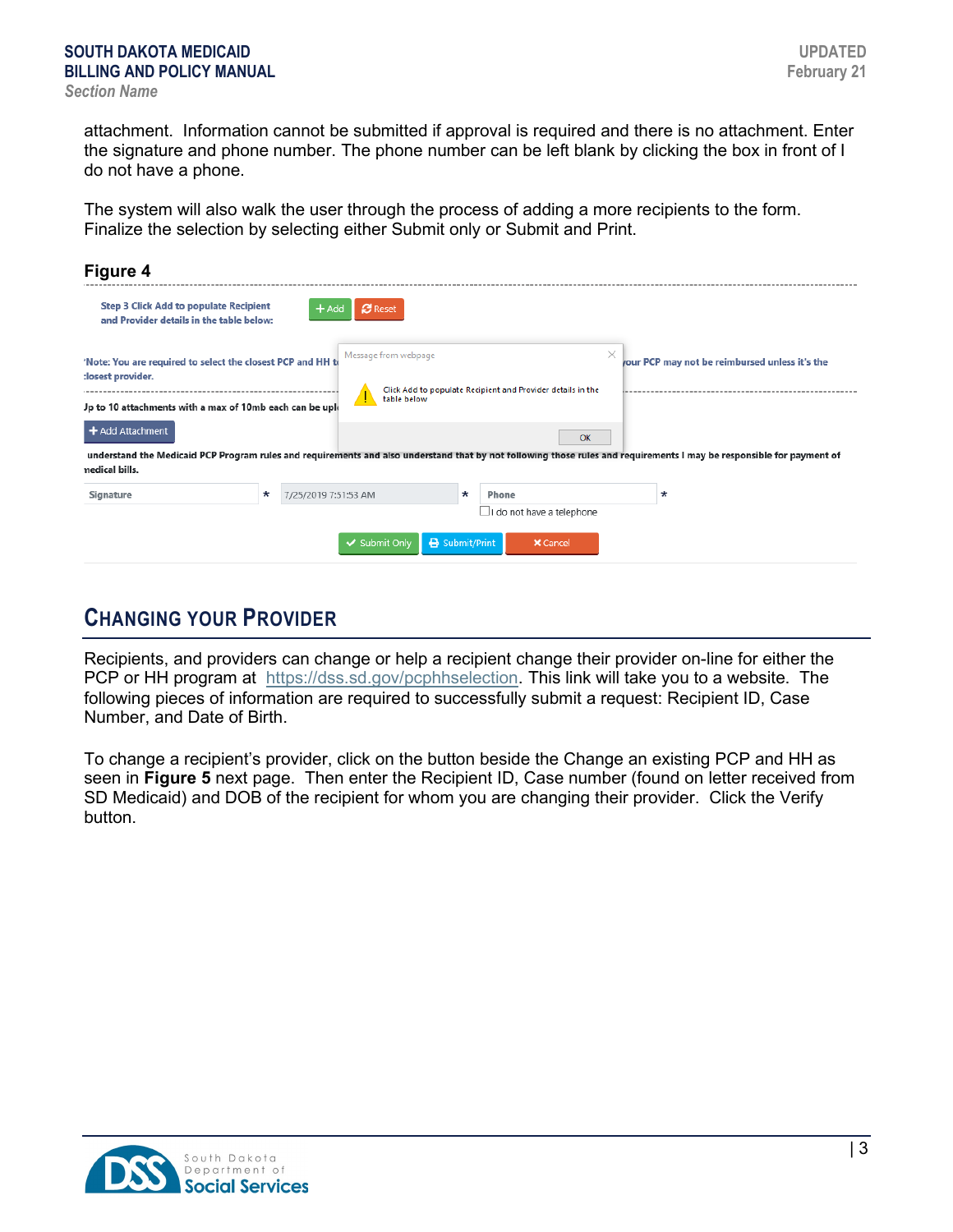#### **SOUTH DAKOTA MEDICAID BILLING AND POLICY MANUAL**

*Section Name*

#### **Figure 5**

Primary Care and Health Home Program Selection/Change Select one of the following options:  $\bigcirc$  Select a new PCP and HH ○ Change an existing PCP and HH ● Security Check: You must complete the following security check before submitting your PCP and HH information \* Recipient DOB **曲 \* Recipient ID** Case #  $\Box$  This is a future case number To continue, select "Verify" button below. **√** Verify K Cancel

Once the information provided in **Figure 5** is verified by the system. It will take the user to the next screen identified below as **Figure 6**. The Benefit Specialist field is optional. Select a reason for changing the provider or click on additional information and enter a reason in the box below.

In Step 2, enter the county of the provider and click on the Search button. This will bring up a list of providers available for the specific program for the user to choose. Click on the circle beside the provider as seen in **Figure 7** on the next page and Click on the Select button.

| Figure 6                                                                                                                                                                                                                                                                                                                                                                        |        |                                          |                      |        |
|---------------------------------------------------------------------------------------------------------------------------------------------------------------------------------------------------------------------------------------------------------------------------------------------------------------------------------------------------------------------------------|--------|------------------------------------------|----------------------|--------|
|                                                                                                                                                                                                                                                                                                                                                                                 |        | <b>Benefit Specialist ID</b>             |                      |        |
| <b>REASON FOR CHANGING YOUR PCP</b><br>When requesting a change in your Primary Care Provider selections please state your main reason for requesting a change.                                                                                                                                                                                                                 |        |                                          |                      |        |
| $\Box$ Long waiting period to see the Doctor<br>$\Box$ Not being referred (authorized) to specialists when medically necessary<br>□ Doctor (or on-call staff) not available 24 hours a day, 7 days a week<br>Dissatisfaction with PCP<br>$\Box$ PCP not accepting new patients<br>$\Box$ Moved to new area<br>$\Box$ Additional other information should be included below      |        |                                          |                      |        |
| Enter your comments here. Each comment has a 2500 character limitation. Comments are mandatory.                                                                                                                                                                                                                                                                                 |        |                                          |                      |        |
| NOTE: IF YOUR CHANGE REQUEST IS APPROVED, YOUR NEW PCP DOES NOT TAKE EFFECT IMMEDIATELY. CHANGE APPROVALS ARE EFFECTIVE ON THE FIRST DAY OF THE<br>MONTH AFTER APPROVAL. IF YOU WISH TO RECEIVE REIMBURSEMENT FOR TRAVEL TO YOUR PCP, PLEASE CHOOSE THE PCP CLOSEST TO YOUR RESIDENCE THAT IS<br>CAPABLE OF PROVIDING THE NEEDED SERVICES OR YOUR TRAVEL REQUEST MAY BE DENIED. |        |                                          |                      |        |
| <b>Step 1 Enter Recipient ID and click Verify:</b>                                                                                                                                                                                                                                                                                                                              |        | $^\star$<br>$\blacktriangleright$ Verify |                      |        |
| Step 2 Select a county from the dropdown<br>and click search:                                                                                                                                                                                                                                                                                                                   | County | ◡<br>Q Search                            | <b>Provider Name</b> | $\ast$ |

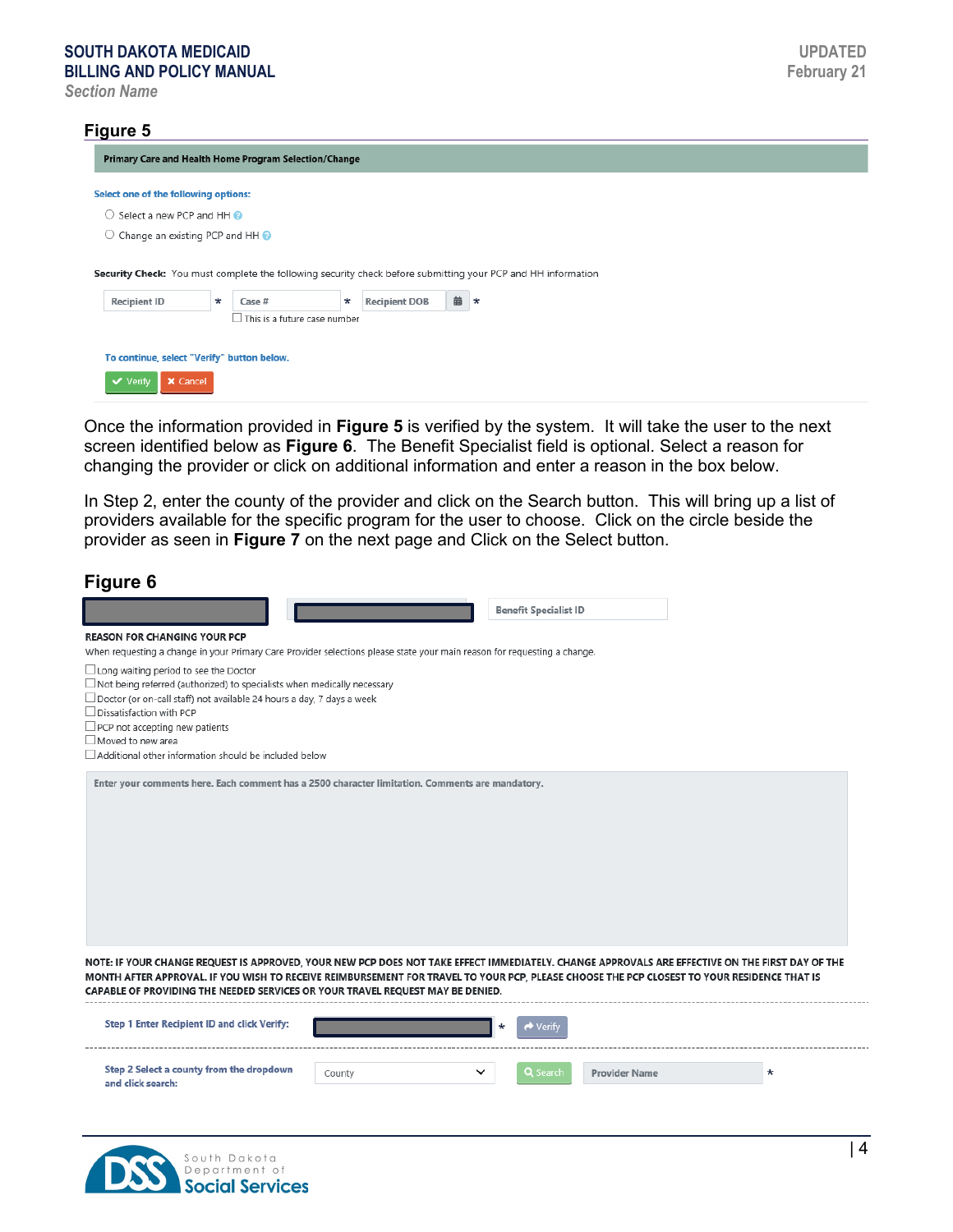#### **SOUTH DAKOTA MEDICAID BILLING AND POLICY MANUAL** *Section Name*

The user can maximize the number of providers on the screen by changing the number of providers listed for each screen to 30 or 40. See the area identified with the red box in **Figure** 7. Once the provider has been selected, click on the Select button. Take note of the other status indicators on the page.

|         | <b>Figure 7</b> |                               |                               |                                           |                                                                                   |
|---------|-----------------|-------------------------------|-------------------------------|-------------------------------------------|-----------------------------------------------------------------------------------|
|         |                 | DeHaan, Douglas               | <b>Family Practice</b>        | (605) 328-9600                            | Sanford 32nd and Ellis Family Medicine - 2601 Ellis Rd Sioux Falls, SD 57106      |
|         |                 | Dierks, Scott                 | <b>Family Practice</b>        | (605) 322-5200                            | McGreevy Clinic Avera - 1910 W 69th Sioux Falls, SD 57108                         |
| $\circ$ |                 | Ecklund, Scott                | <b>Family Practice</b>        | (605) 328-2999                            | Sanford 4th and Sycamore Family Medicine - 600 N Sycamore Sioux Falls, SD 5711(   |
|         |                 | Eich, Shari                   | Pediatrics                    | (605) 322-1010                            | Avera Medical Group - Family Health Center - 2100 S Marion Road Sioux Falls, SD 5 |
|         |                 | <b>Falls Community Health</b> | <b>FQHC</b>                   | (605) 367-8793                            | Falls Community Health - 521 N Main Avenue Sioux Falls, SD 57104                  |
| O       |                 | Feistner, Heidi               | <b>Family Practice</b>        | (605) 322-1010                            | Avera Medical Group - Family Health Center - 2100 S Marion Road Sioux Falls, SD 5 |
|         |                 | Foley, Stephen                | <b>Family Practice</b>        | (605) 328-9100                            | Sanford 34th and Kiwanis Family Medicine - 2701 S Kiwanis Avenue Sioux Falls, SD  |
| ເ       |                 |                               |                               |                                           |                                                                                   |
| φ       |                 |                               | $\left\Vert \cdot\right\Vert$ | Page $1$ of 4 $\rightarrow$<br>$\prec$ -1 | $\blacktriangleright$ 1 40 $\blacktriangleright$<br>View 1 - 40 of 148            |
|         |                 |                               |                               |                                           |                                                                                   |

Other status indicators are:

. Providers with an (\*) next to their name have a full caseload. If the provider you are choosing has a full caseload you must get written approval from the provider and submit the written approval with this selection/change form. If you are unable to get written approval, you will need to select a different provider.

- . Providers with an (\*\*) next to their name are not taking new OB-pregnancy related patients.
- Providers with an (X) next to their name are out of state providers.

✔ Select <mark>X Cancel</mark>

See **Figure 8** below. Once the provider has been selected, a message will pop up to direct you to click add button in Step 3 to populate the screen if approval is required, attachments can be added by clicking on add attachment. Information cannot be submitted if approval is required and there is no attachment. Enter the signature and phone number the phone number can be left blank by clicking the box in front of I do not have a phone.

The system will also walk the user through the process of adding a more recipients to the form. Finalize the selection by selecting either Submit only or Submit and Print.

| Figure 8                                                                                                                                     |                                |                                          |              |       |                                                                         |        |                                                                                                                                                                       |
|----------------------------------------------------------------------------------------------------------------------------------------------|--------------------------------|------------------------------------------|--------------|-------|-------------------------------------------------------------------------|--------|-----------------------------------------------------------------------------------------------------------------------------------------------------------------------|
| <b>Step 3 Click Add to populate Recipient</b><br>and Provider details in the table below:                                                    |                                | <b>C</b> Reset<br>- Add                  |              |       |                                                                         |        |                                                                                                                                                                       |
| 'Note: You are required to select the closest PCP and HH to<br>:losest provider.<br>Jp to 10 attachments with a max of 10mb each can be uplo |                                | Message from webpage<br>▲<br>table below |              |       | $\times$<br>Click Add to populate Recipient and Provider details in the |        | your PCP may not be reimbursed unless it's the                                                                                                                        |
| $+$ Add Attachment                                                                                                                           |                                |                                          |              |       | OK                                                                      |        |                                                                                                                                                                       |
| nedical bills.                                                                                                                               |                                |                                          |              |       |                                                                         |        | understand the Medicaid PCP Program rules and requirements and also understand that by not following those rules and requirements I may be responsible for payment of |
| Signature                                                                                                                                    | 7/25/2019 7:51:53 AM<br>$\ast$ |                                          | $\ast$       | Phone |                                                                         | $\ast$ |                                                                                                                                                                       |
|                                                                                                                                              |                                |                                          |              |       | I do not have a telephone                                               |        |                                                                                                                                                                       |
|                                                                                                                                              |                                | ✔ Submit Only                            | Submit/Print |       | <b>X</b> Cancel                                                         |        |                                                                                                                                                                       |